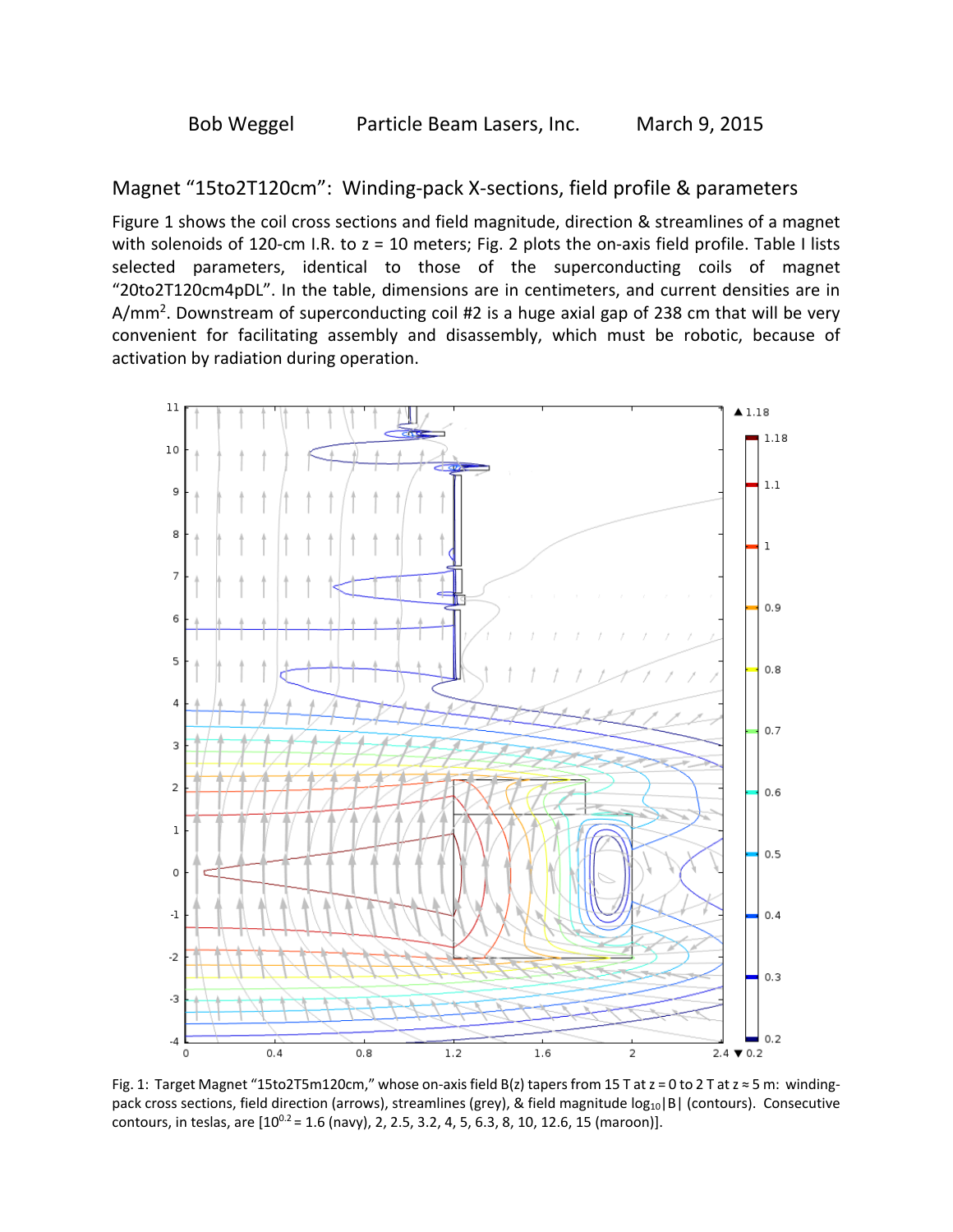

Fig. 2. On‐axis field profile of Target Magnet "15to2T5m120cm". B ≈ 2 T at z = 4.6 m; B ≈ 2.4 T at z = 4 m.

|  | Table I: Parameters of Target Magnet "20to2T5m120cm" |
|--|------------------------------------------------------|
|--|------------------------------------------------------|

| Cur. density | 1.910    | 2.110 | 4.358 | 4.325 | 4.364 | 4.333 | 4.288 | 4.288 | 4.288 | 4.288 |
|--------------|----------|-------|-------|-------|-------|-------|-------|-------|-------|-------|
| Inner radius | 120.0    | 120.0 | 120.0 | 120.0 | 120.0 | 120.0 | 120.0 | 100.0 | 100.0 | 100.0 |
| Radial depth | 78.00    | 59.07 | 3.01  | 5.10  | 3.76  | 3.50  | 15.98 | 15.98 | 3.50  | 15.98 |
| Outer radius | 200.0    | 179.1 | 123.0 | 125.1 | 123.8 | 123.5 | 136.0 | 116.0 | 103.5 | 116.0 |
| Upstr. end   | $-201.7$ | 137.8 | 458.1 | 634.0 | 661.5 | 725.8 | 952.0 | 1033  | 1063  | 1455  |
| Coil length  | 339.5    | 82.0  | 163.3 | 22.2  | 56.6  | 214.4 | 15.0  | 15.0  | 377.0 | 15.0  |
| Down, end    | 137.8    | 219.8 | 621.4 | 656.3 | 717.9 | 940.2 | 967.0 | 1048  | 1440  | 1470  |
| Axial gap    | 0.0      | 238.3 | 12.6  | 5.2   | 7.9   | 11.8  | 66.0  | 15.0  | 15.0  | 60.0  |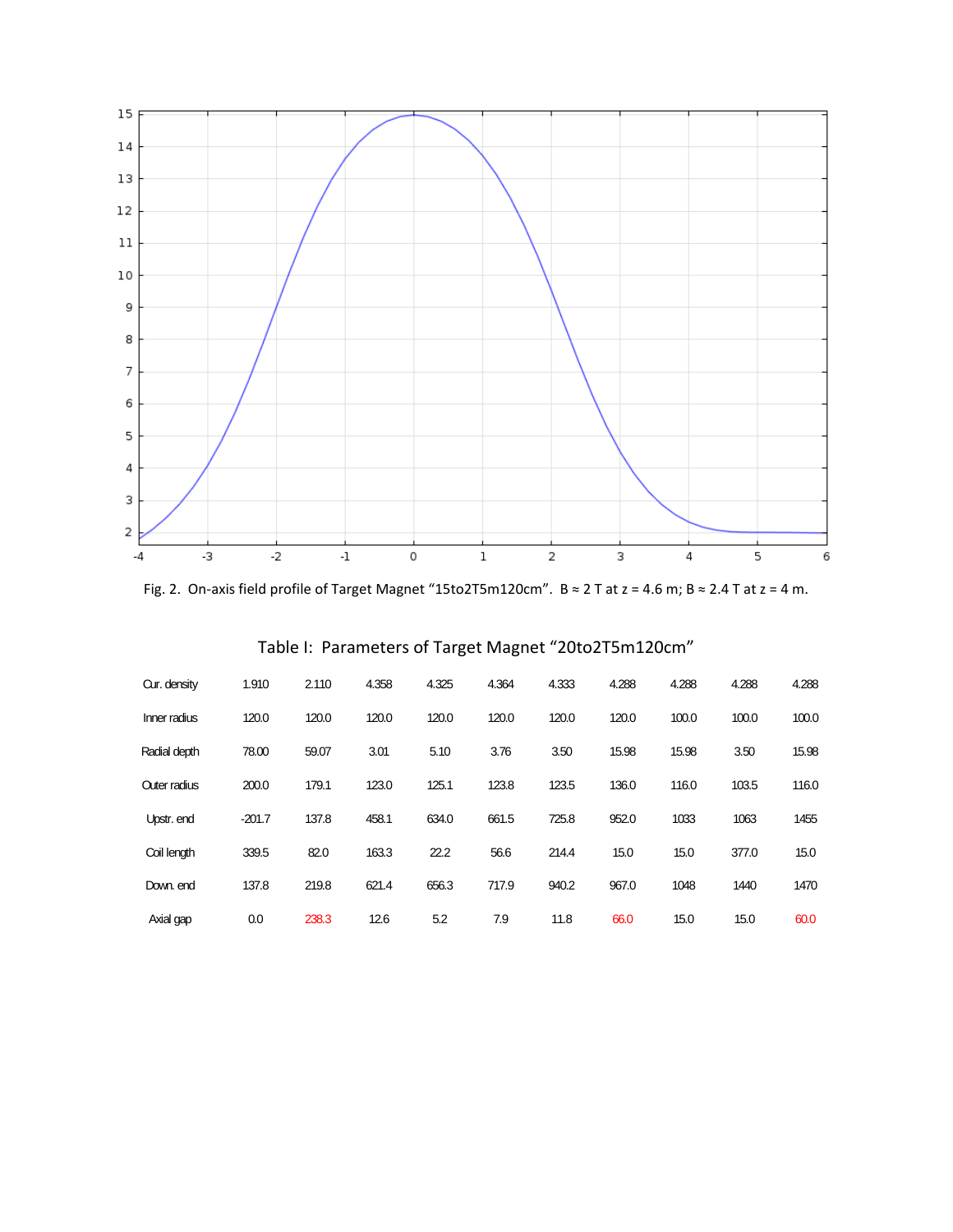

Fig. 3: Target Magnet "15to2T5m'2+5," whose on-axis field B(z) tapers from 15 T at  $z = 0$  to 2 T at  $z \approx 5$  m: windingpack cross sections, field direction (arrows), streamlines (grey), & field magnitude  $log_{10}|B|$  (contours):  $[10^{0.2} = 1.6]$ (navy), 2, 2.5, 3.2, 4, 5, 6.3, 8, 10, 12.6, 15 (maroon)]. Dimensions are identical to those of SC coils of magnet "20to2T5m'2+5".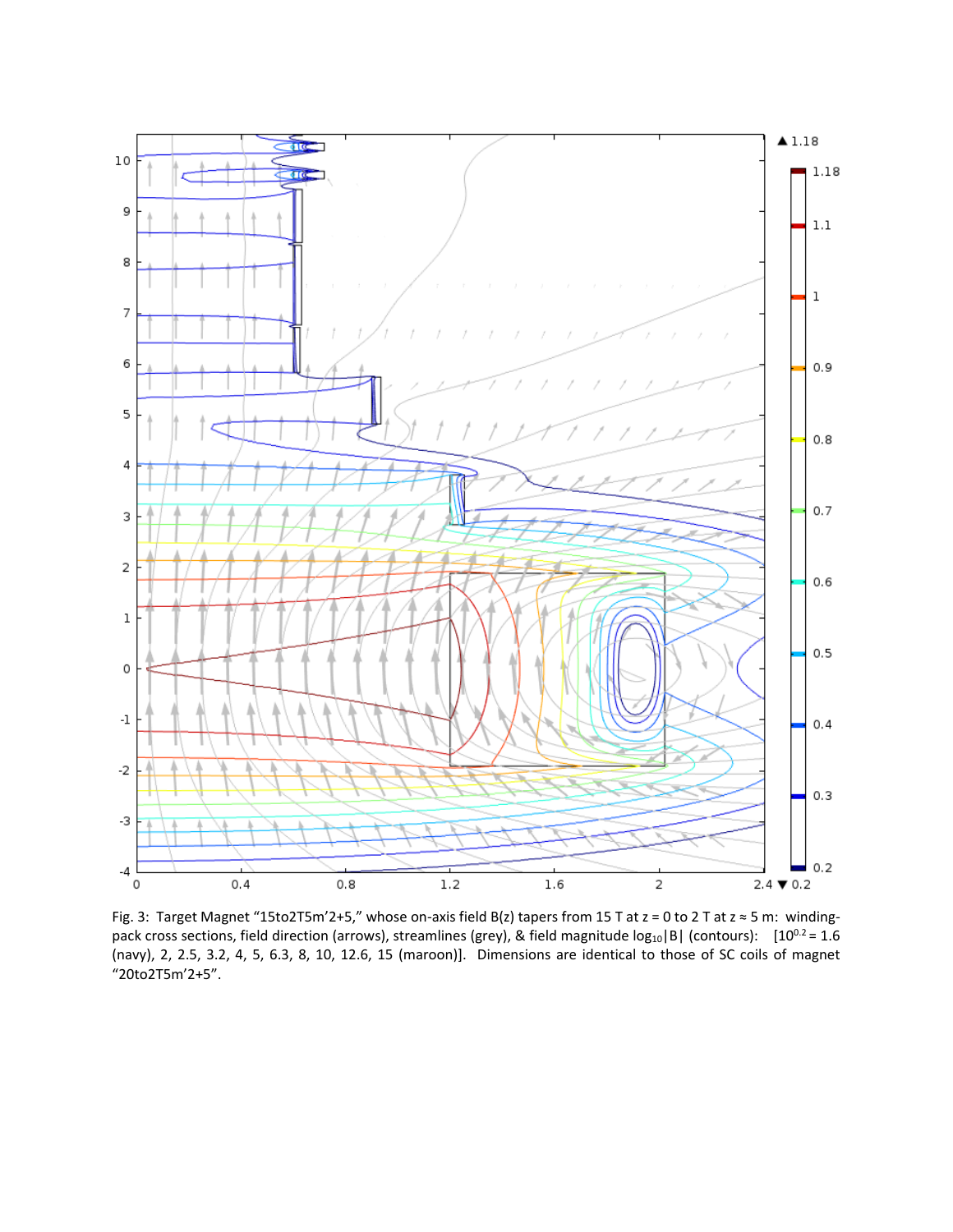

Fig. 4. On-axis field profile of Target Magnet "15to2T5m'2+5".  $B \approx 2$  T at  $z = 4.7$  m;  $B \approx 2.6$  T at  $z = 4$  m.